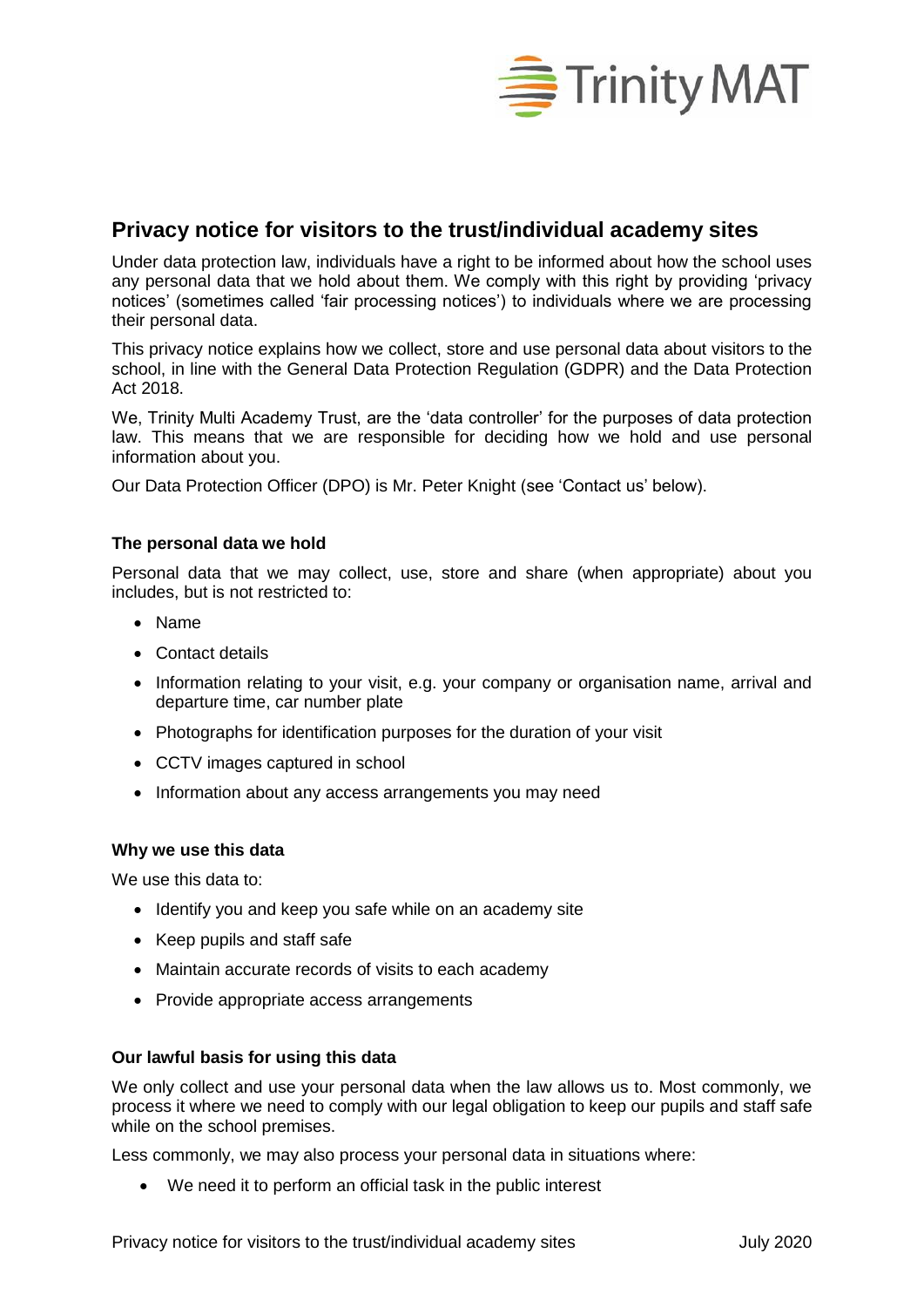- We have obtained consent to use it in a certain way
- We need to protect someone's vital interests (save your life, or someone else's)

Where we have obtained consent, this consent can be withdrawn at any time. We will make this clear when we ask for consent, and explain how to withdraw it.

Some of the reasons listed above for collecting and using personal information about you overlap, and there may be several grounds which justify our use of your data.

### **Collecting this information**

Some of the information we collect from you is mandatory, and in some cases you can choose whether or not to provide the information to us.

Whenever we seek to collect information from you, we make it clear whether you must provide this information (and if so, what the possible consequences are of not complying), or whether you have a choice.

We will only collect the data that we need in order to fulfil our purposes, which are set out above.

#### **How we store this data**

We will keep your personal data while you are visiting our school.

We may also keep it beyond this, if necessary, to comply with our legal obligations.

Our Records Management Policy sets out how long we keep information about visitors. This is available online via the trust website or from the DPO in hard copy (see 'Contact Us' below).

We have put in place appropriate security measures to prevent your personal information from being accidentally lost, used or accessed in an unauthorised way, altered or disclosed.

We will dispose of your personal data securely when we no longer need it.

#### **Data sharing**

We do not share information about visitors with any third party without consent unless the law and our policies allow us to do so.

Where it is legally required, or necessary (and it complies with data protection law) we may share personal information about visitors with:

- Our local authority to meet our legal obligations to share certain information with it, such as where the visitor information is relevant to a safeguarding concern
- The Department for Education to meet our statutory and legal obligations to share certain information with them
- Educators and examining bodies necessary in the performance of our education function
- Our regulator, Ofsted to enable it to evaluate the education we provide, and which is in the public interest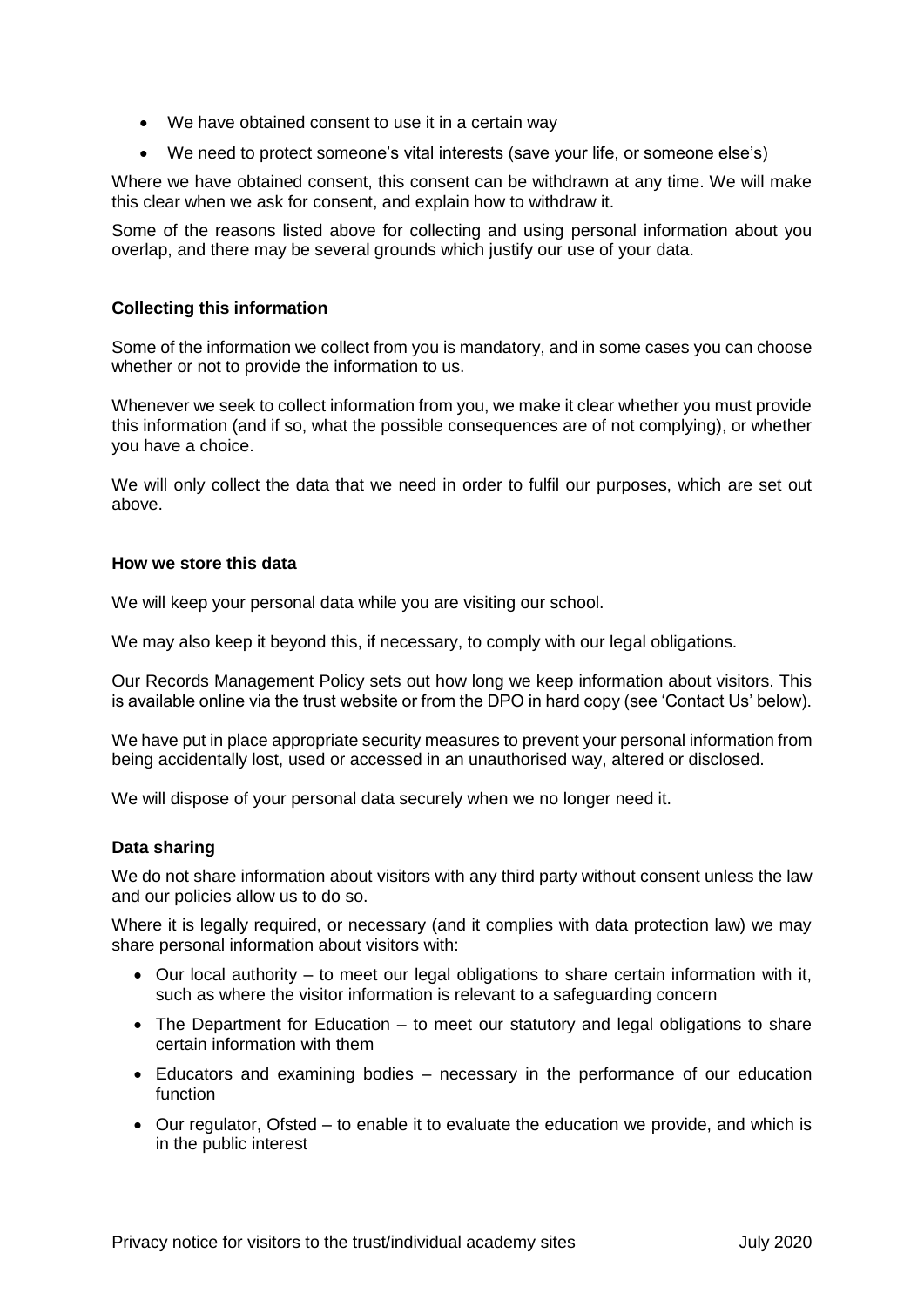- $\bullet$  Suppliers and service providers  $-$  to enable them to provide the service we have contracted them for
- Central and local government to meet statutory and legal duties and to enable the performance of contracts
- Our auditors to demonstrate that we have taken appropriate action in providing our education service
- $\bullet$  Health authorities to assist where there are legal obligations
- Security organisations with regard to legal or safeguarding investigations and to assist in crime prevention, detection and prevention of fraud
- Health and social welfare organisations to support a legal entitlement
- Professional advisers and consultants to support a legal entitlement and to assist with insurance claims
- Police forces, courts, tribunals in order to uphold law and order
- Professional bodies to verify information for legal purposes
- The organisation/company you are representing to verify business interests and to verify information for legal purposes

## **Your rights**

#### **How to access the personal information we hold about you**

Individuals have a right to make a 'subject access request' to gain access to personal information that the school holds about them.

If you make a subject access request, and if we do hold information about you, we will:

- Give you a description of it
- Tell you why we are holding and processing it, and how long we will keep it for
- Explain where we got it from, if not from you
- Tell you who it has been, or will be, shared with
- Let you know whether any automated decision-making is being applied to the data, and any consequences of this
- Give you a copy of the information in an intelligible form

You may also have a right for your personal information to be transmitted electronically to another organisation in certain circumstances.

If you would like to make a request, please contact our Data Protection Officer.

#### **Your other rights regarding your data**

Under data protection law, individuals have certain rights regarding how their personal data is used and kept safe. You have the right to:

- Object to the use of your personal data if it would cause, or is causing, damage or distress
- Prevent your data being used to send direct marketing
- Object to the use of your personal data for decisions being taken by automated means (by a computer or machine, rather than a person)